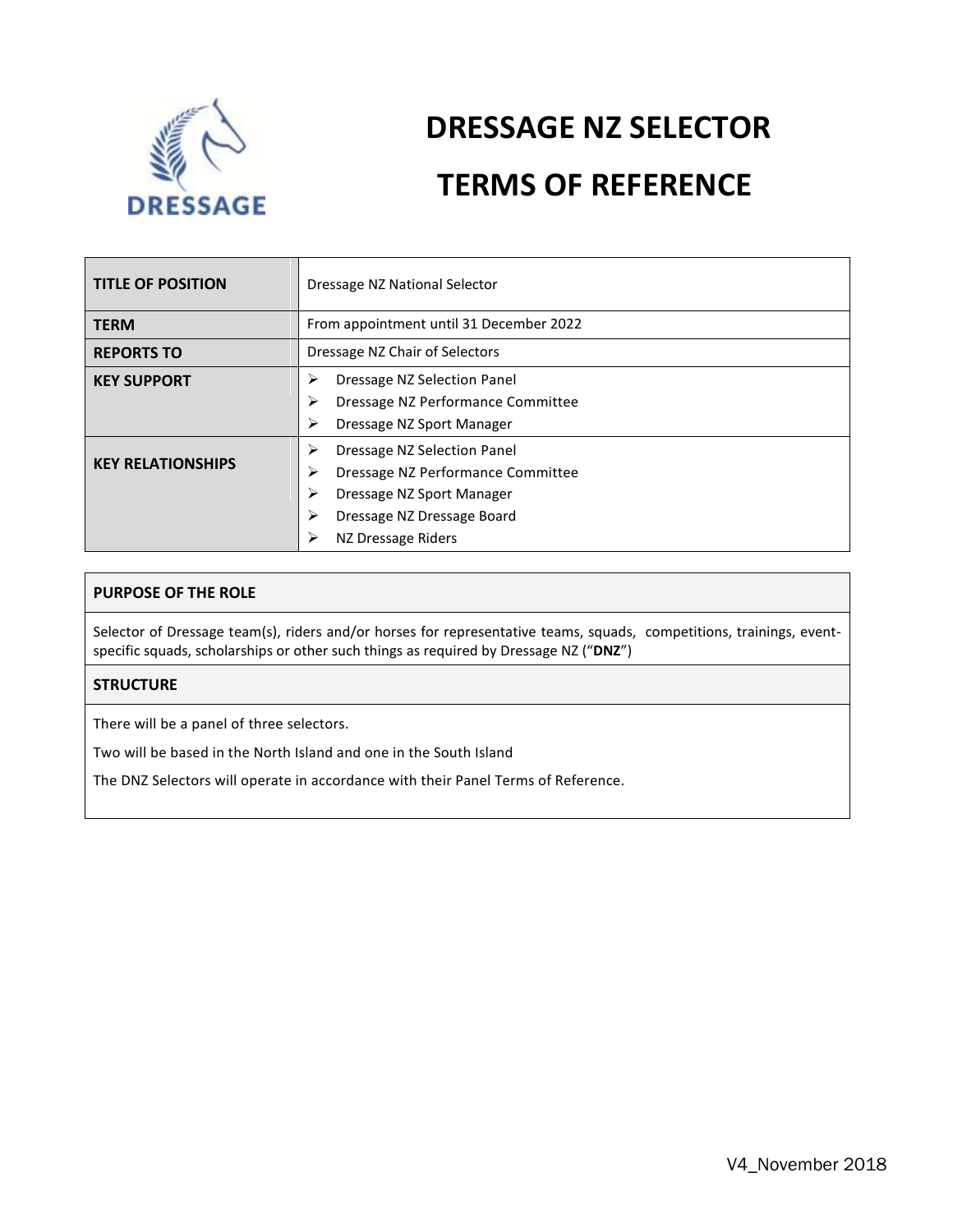## **RESPONSIBILITIES**

### **Selection**

- Team, rider and horse selection for teams, competitions, trainings, event-specific squads, scholarships or others as required by Dressage NZ
- Actively monitor and maintain current and useful information and performance results on riders, horses and combinations eligible for selection nationally
- Knowledge of qualification and eligibility status of riders, horses and combinations for events.
- Ability to travel to events/trainings as reasonably required
- Maintain regular contact with the other members of the Selection Panel.
- Review feedback and input into the selection criteria, plans and policies as required
- Understand the selection criteria set by DNZ and is able to select in accordance with such criteria
- Understand and adheres to the DNZ Selection processes
- Feedback and report to, as appropriate, the DNZ Chair of Selectors and DNZ Sport Manager

## **SKILLS / PERSONAL ATTRIBUTES / CONFLICTS of INTEREST**

#### **Professional Skills**

- Significant knowledge and experience of the Dressage scene, especially at a national level.
- Ability to assimilate required and relevant information to make professional, informed and non-emotive decisions
- Develops and maintains strong working relationships with those listed in Key Relationships above
- An unquestionable professional and respectable ambassador for ESNZ and Dressage NZ
- Familiarity with modern communication including email and phone systems.
- Have the ability to work within a team environment

#### **Personal Attributes**

- Excellent interpersonal and communication skills. Maintain professional standards of communication at all times, noting that a majority of communication with squad riders will be through the Programme leaders/coaches
- Trustworthy with unquestionable integrity.
- Discretion, ability and sensitivity to deal with riders' response to selection decisions.
- Demonstrable ability to maintain confidentiality in all areas when dealing with riders, horses, horse owners and personnel.
- A demonstrable commitment to Dressage NZ's performance and New Zealand's ongoing success as an international competitor.

### **Conflicts of Interest**

All actual and potential conflicts of interest must be declared, including:

- Horse ownership
- Horse trading
- Coaching relationships
- Business relationships
- Family or other personal relationships